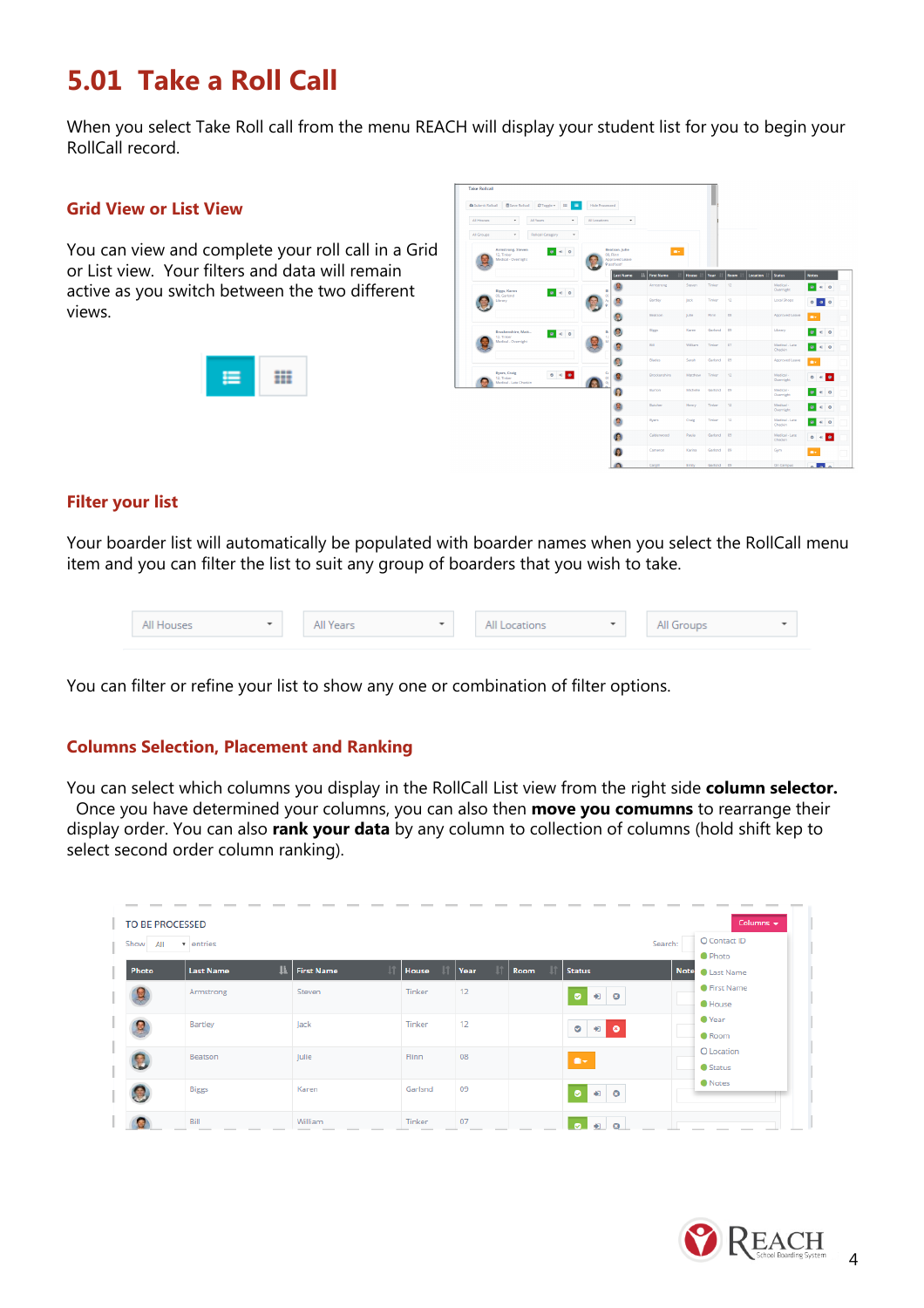## **Select your RollCall Category**

Roll Call Categories allow you to report common roll call events into a single collection or reporting group. Your Roll Call categories are created in System Configuration>>Roll Call Categories (section 11.18)

A single roll call category can be used to generate the **Roll Call / Checkin Summary** for any day.

#### **Marking your Roll**

When you open your RollCall list any students that are on approved leave are identified with an Orange Leave icon.

There are three selection options for your rollcall marking.

**Present, Absent** and **Other.**

When you are marking your rollcall you can **toggle all o**f your displayed student list by any one of the selections and make individual changes before you submit your results.

**Hide Processed** 

When you are processing a large list of students in your rollcall list you can hide any processed students to the bottom of your page by using the Hide Processed button.

 Clicking this buttong forces any students who have a status recorded to the Processed list at the bottom of your rollcall list.

| <b>PROCESSED</b> |                                  |                         |                       |      |                     |
|------------------|----------------------------------|-------------------------|-----------------------|------|---------------------|
| Show All         | $\overline{\phantom{a}}$ entries |                         |                       |      | Search:             |
| Photo            | <b>Last Name</b>                 | 1k<br><b>First Name</b> | House<br>$\mathbf{H}$ | Year | <b>Status</b>       |
| 톅                | Armstrong                        | Steven                  | Tinker                | 12   | $-0$<br>$\bullet$   |
|                  | Bartley                          | Jack                    | Tinker                | 12   | 90<br>$\bullet$     |
|                  | Beatson                          | Julie                   | Flinn                 | 08   | $\mathbf{u}$        |
|                  | <b>Biggs</b>                     | Karen                   | Garlsnd               | 09   | $-9$ 0<br>$\bullet$ |
|                  | Bill                             | William                 | Tinker                | 07   | $-9$ 0<br>$\bullet$ |





A,

+ Sign Boarder in now

← Mark as Processed